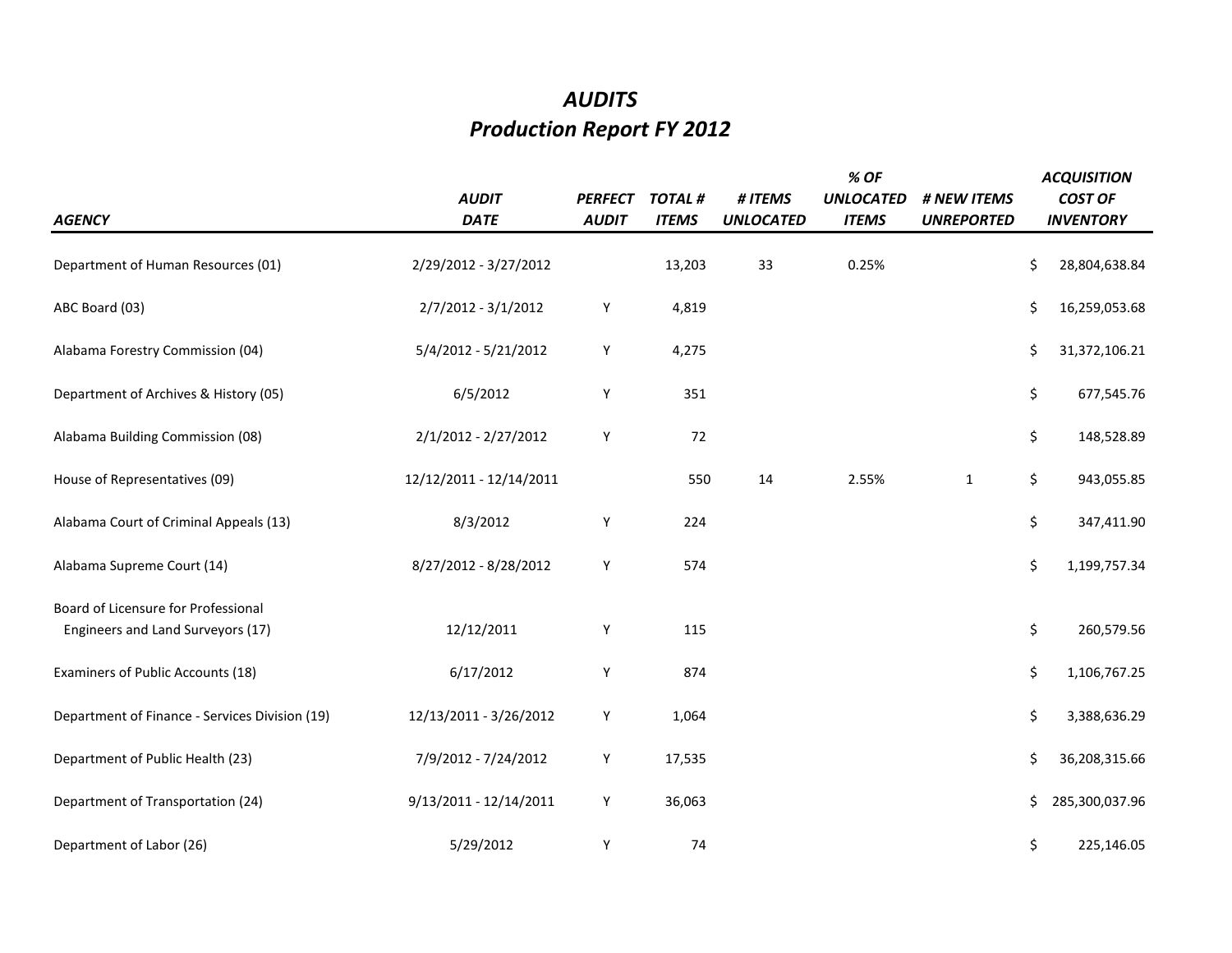| <b>AGENCY</b>                                  | <b>AUDIT</b><br><b>DATE</b> | <b>PERFECT</b><br><b>AUDIT</b> | <b>TOTAL#</b><br><b>ITEMS</b> | # ITEMS<br><b>UNLOCATED</b> | % OF<br><b>UNLOCATED</b><br><b>ITEMS</b> | # NEW ITEMS<br><b>UNREPORTED</b> | <b>ACQUISITION</b><br><b>COST OF</b><br><b>INVENTORY</b> |
|------------------------------------------------|-----------------------------|--------------------------------|-------------------------------|-----------------------------|------------------------------------------|----------------------------------|----------------------------------------------------------|
| State Military Department (75)                 | 1/9/2012 - 2/20/2012        |                                | $\overline{7}$                |                             |                                          |                                  | \$<br>7,759.00                                           |
| Armory Commission (29)                         |                             |                                | 3,822                         | 17                          | 0.44%                                    | 132                              | \$<br>4,353,449.06                                       |
| Department of Public Safety (35)               | 4/2/2012 - 5/11/2012        |                                | 19,546                        | $\bf 8$                     | 0.04%                                    |                                  | \$<br>79,668,845.42                                      |
| Retirement Systems of Alabama (42)             | 1/3/2012 - 1/17/2012        |                                | 2,655                         | $\overline{2}$              | 0.08%                                    |                                  | \$<br>8,716,416.26                                       |
| State Treasurer's Office (44)                  | 11/29/2011                  | Y                              | 185                           |                             |                                          |                                  | \$<br>570,757.28                                         |
| Department of Veterans Affairs (45)            | 8/6/2012 - 8/29/2012        | Y                              | 2,450                         |                             |                                          |                                  | \$<br>3,420,737.42                                       |
| Alabama State Port Authority (47)              | 6/5/2012 - 6/25/2012        |                                | 2,468                         | 19                          | 0.77%                                    |                                  | \$<br>31,839,489.91                                      |
| Alabama Wing Civil Air Patrol (50)             | 12/1/2012 - 12/8/2011       | Υ                              | 12                            |                             |                                          |                                  | \$<br>10,448,079.27                                      |
| Alabama Court of Civil Appeals (51)            | 11/29/2011 - 12/6/2011      | Y                              | 211                           |                             |                                          |                                  | \$<br>311,140.46                                         |
| Geological Survey of Alabama (53)              | 6/21/2012 - 6/28/2012       | Υ                              | 750                           |                             |                                          |                                  | \$<br>2,659,516.94                                       |
| <b>Emergency Management Agency (57)</b>        | 7/30/2012 - 8/16/2012       | Υ                              | 1,897                         |                             |                                          |                                  | \$<br>8,139,819.08                                       |
| Alabama State Board of Pharmacy (60)           | 11/29/2011 - 11/30/2011     |                                | 198                           | $\mathbf 1$                 | 0.51%                                    |                                  | \$<br>427,754.01                                         |
| Department of Forensic Sciences (61)           | 6/5/2012 - 6/13/2012        | Υ                              | 3,705                         |                             |                                          |                                  | \$<br>17,363,840.34                                      |
| Alabama Law Institute (62)                     | 11/30/2011                  | Υ                              | 47                            |                             |                                          |                                  | \$<br>57,706.30                                          |
| ADECA (64)                                     | 5/29/2012 - 6/1/2012        | Y                              | 995                           |                             |                                          |                                  | \$<br>2,791,346.79                                       |
| Crime Victims Compensation Commission (66)     | 11/28/2011                  | Υ                              | 94                            |                             |                                          |                                  | \$<br>278,625.38                                         |
| Alabama Sports Hall of Fame & Museum (68)      | 1/30/2012 - 1/31/2012       |                                | 509                           | 5                           | 0.98%                                    | 4                                | \$<br>956,542.85                                         |
| State Board of Registration for Foresters (72) | 11/28/2011                  | Υ                              | 4                             |                             |                                          |                                  | \$<br>5,602.68                                           |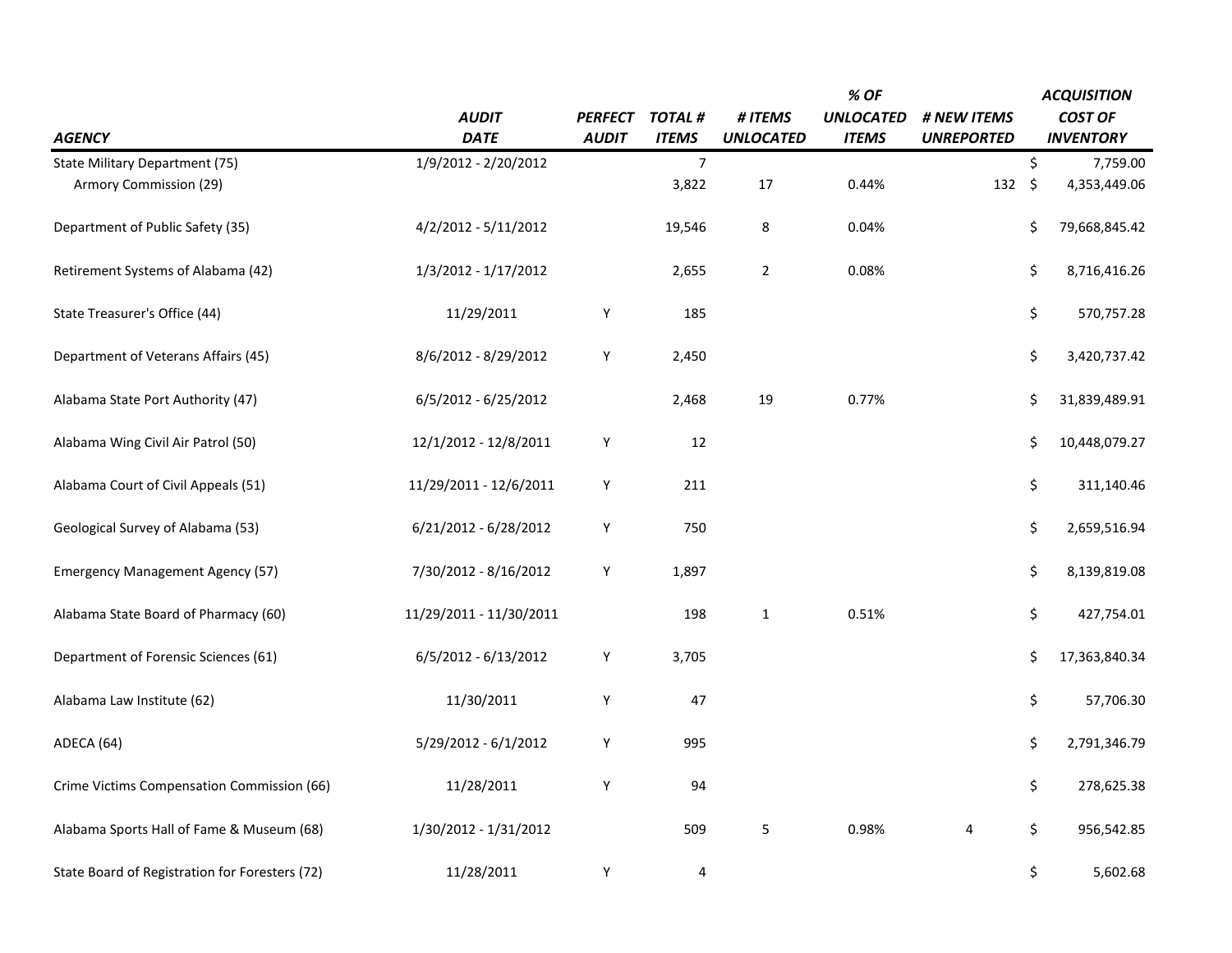|                                                |                         |                |               |                  | % OF             | <b>ACQUISITION</b> |                     |  |
|------------------------------------------------|-------------------------|----------------|---------------|------------------|------------------|--------------------|---------------------|--|
|                                                | <b>AUDIT</b>            | <b>PERFECT</b> | <b>TOTAL#</b> | # ITEMS          | <b>UNLOCATED</b> | # NEW ITEMS        | <b>COST OF</b>      |  |
| <b>AGENCY</b>                                  | <b>DATE</b>             | <b>AUDIT</b>   | <b>ITEMS</b>  | <b>UNLOCATED</b> | <b>ITEMS</b>     | <b>UNREPORTED</b>  | <b>INVENTORY</b>    |  |
| Alabama Public Television (73)                 | 6/6/2012 - 7/3/2012     |                | 2,425         | $\mathbf{3}$     | 0.12%            |                    | \$<br>34,194,267.80 |  |
| Alabama Public Television - Federal Equip (FE) | 6/6/2012 - 7/3/2012     | Y              | 17            |                  |                  |                    | \$<br>74,824.00     |  |
| Department of Environmental Management (74)    | 5/12/2012 - 5/28/2012   |                | 3,437         | $\mathsf 3$      | 0.09%            |                    | \$<br>18,226,384.77 |  |
| State Council on the Arts (77)                 | 12/5/2011               |                | 123           |                  |                  | $26 \quad $$       | 160,343.91          |  |
| Liquefied Petroleum Gas Board (78)             | 12/5/2011               | Y              | 73            |                  |                  |                    | \$<br>280,786.71    |  |
| Department of Senior Services (79)             | 7/5/2012                | Y              | 129           |                  |                  |                    | \$<br>256,508.01    |  |
| Senior Citizens Hall of Fame (BQ)              | 7/5/2012                | Y              | $\mathbf{1}$  |                  |                  |                    | \$<br>1,063.25      |  |
| Alabama Ethics Commission (82)                 | 12/14/2011              | Y              | 115           |                  |                  |                    | \$<br>310,829.82    |  |
| Governor's Commission on Physical Fitness (87) | 12/7/2011               | Y              | 22            |                  |                  |                    | \$<br>46,706.60     |  |
| Alabama Historical Commission (88)             | 7/30/2012 - 8/21/2012   | Y              | 1,627         |                  |                  |                    | \$<br>3,333,813.95  |  |
| Alabama Medicaid Agency (89)                   | 1/23/2012 - 2/28/2012   |                | 1,928         | $\overline{2}$   | 0.10%            |                    | 13,529,043.95<br>\$ |  |
| U.S. Space and Rocket Center (92)              | 1/3/2012 - 1/12/2012    | Y              | 2,243         |                  |                  |                    | \$<br>10,896,180.00 |  |
| Alabama Commission on Higher Education (95)    | 8/27/2012               | $\mathsf Y$    | 174           |                  |                  |                    | \$<br>291,885.50    |  |
| Board of Medical Examiners (96)                | 11/28/2011 - 12/21/2011 | Y              | 468           |                  |                  |                    | \$<br>986,692.13    |  |
| Board of Examiners in Counseling (97)          | 11/29/2011              | $\mathsf Y$    | 14            |                  |                  |                    | \$<br>18,532.72     |  |
| Board of Adjustment (AD)                       | 2/1/2012                | Y              | $\mathbf{3}$  |                  |                  |                    | \$<br>2,611.59      |  |
| Alabama School of Fine Arts (AF)               | 8/29/2012               |                | 329           | 4                | 1.22%            |                    | \$<br>517,080.72    |  |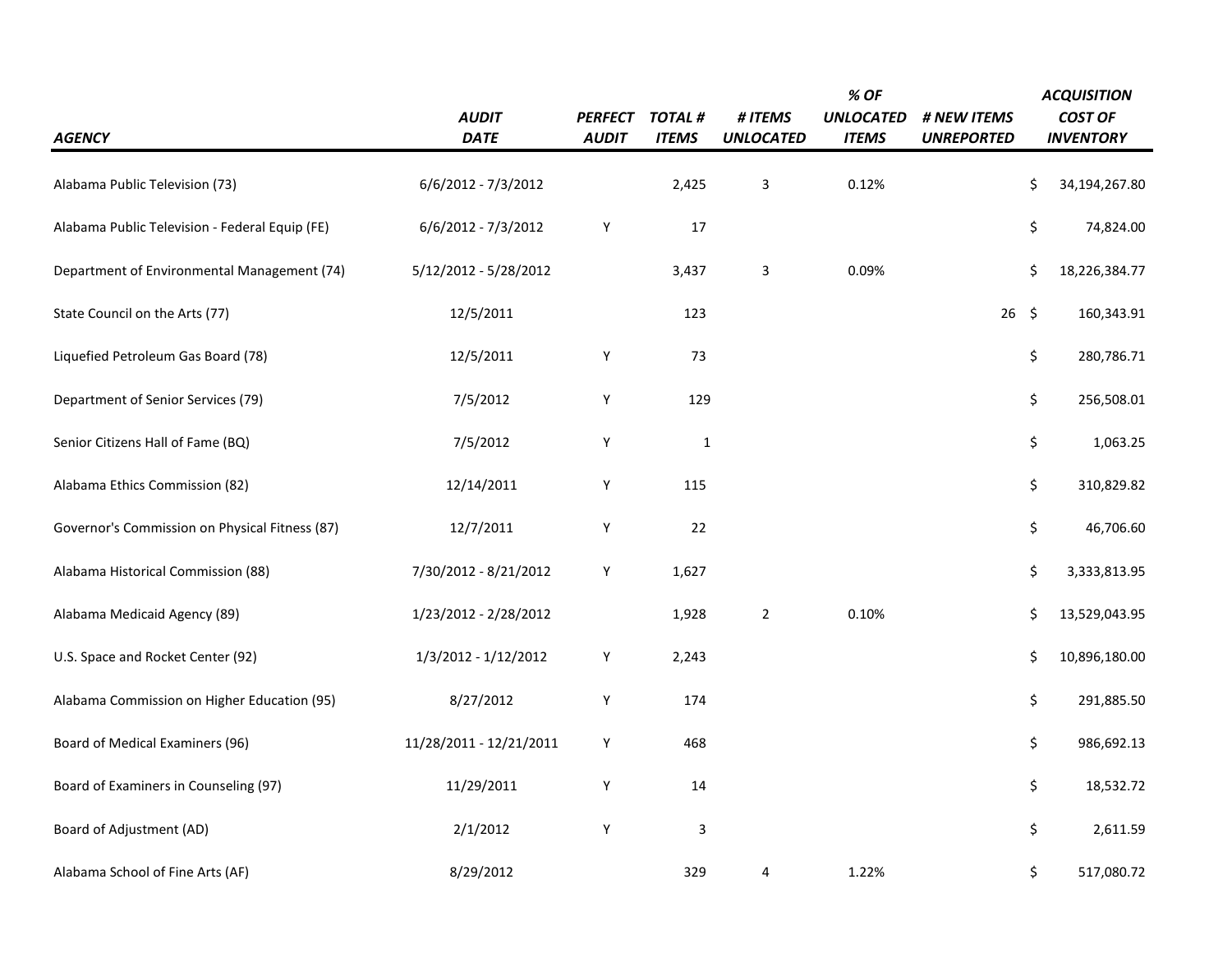|                                                                    |                       |                |               |                  | % OF             |                   |    | <b>ACQUISITION</b> |  |
|--------------------------------------------------------------------|-----------------------|----------------|---------------|------------------|------------------|-------------------|----|--------------------|--|
|                                                                    | <b>AUDIT</b>          | <b>PERFECT</b> | <b>TOTAL#</b> | # ITEMS          | <b>UNLOCATED</b> | # NEW ITEMS       |    | <b>COST OF</b>     |  |
| <b>AGENCY</b>                                                      | <b>DATE</b>           | <b>AUDIT</b>   | <b>ITEMS</b>  | <b>UNLOCATED</b> | <b>ITEMS</b>     | <b>UNREPORTED</b> |    | <b>INVENTORY</b>   |  |
| Health Planning and Development Agency (AJ)                        | 11/29/2011            | Y              | 85            |                  |                  |                   | \$ | 176,763.34         |  |
| Judicial Inquiry Commission (AM)                                   | 12/6/2011             | Y              | 36            |                  |                  |                   | \$ | 46,954.25          |  |
| Historic Blakeley Authority (AT)                                   | 12/5/2011 - 12/7/2011 |                | 81            | 4                | 4.94%            | 19                | \$ | 268,930.76         |  |
| Board of Examiners for Speech Pathology<br>& Audiology (BC)        | 11/30/2011            | Y              | 15            |                  |                  |                   | \$ | 16,575.54          |  |
| Alabama Board of Optometry (BE)                                    | 12/6/2011             | Υ              | 11            |                  |                  |                   | \$ | 18,866.28          |  |
| Alabama Music Hall of Fame (BF)                                    | 5/8/2012              | Y              | 51            |                  |                  |                   | \$ | 125,270.16         |  |
| Alabama Real Estate Appraisers Board (BG)                          | 12/6/2011             | Y              | 56            |                  |                  |                   | \$ | 131,519.48         |  |
| Alabama School of Mathematics and Science (BJ)                     | 1/4/2012 - 1/5/2012   | Y              | 384           |                  |                  |                   | \$ | 558,196.70         |  |
| Governor's Office of Faith-Based and<br>Community Initiatives (BN) | 12/7/2011             | Y              | 68            |                  |                  |                   | \$ | 114,284.96         |  |
| Alabama Onsite Wastewater Board (BS)                               | 12/8/2011             | Y              | 14            |                  |                  |                   | \$ | 36,595.41          |  |
| Department of Children's Affairs (BT)                              | 8/30/2012             |                | 161           | 3                | 1.86%            |                   | \$ | 417,663.48         |  |
| Saint Stephens Historical Commission (BV)                          | 12/7/2011             |                | 20            | $\mathbf{1}$     | 5.00%            |                   | \$ | 62,303.00          |  |
| Alabama Women's Hall of Fame (BW)                                  | 12/6/2011 - 12/8/2011 | Y              | 75            |                  |                  |                   | \$ | 94,397.00          |  |
| <b>Electrical Contractors Board (EB)</b>                           | 12/1/2011             | Y              | 11            |                  |                  |                   | \$ | 14,211.90          |  |
| Department of Finance - Finance Director (FD)                      | 12/1/2011             | Υ              | $\mathbf 1$   |                  |                  |                   | \$ | 1,551.03           |  |